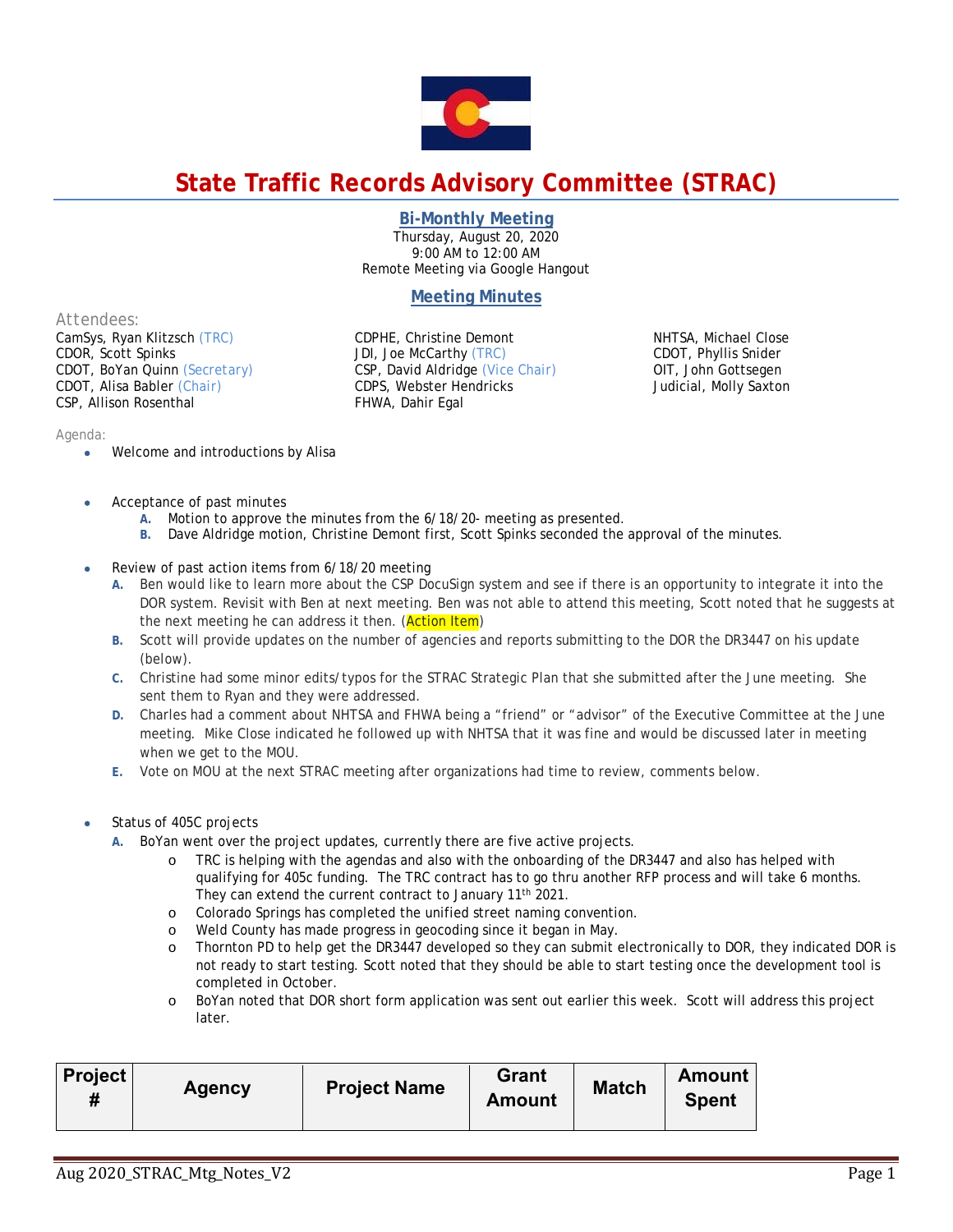| $20 - 41 - 03$ | <b>CDOT</b>                        | <b>Traffic Records</b><br>Coordinator                        | \$297,845 |          | \$170,093 |
|----------------|------------------------------------|--------------------------------------------------------------|-----------|----------|-----------|
| $20 - 41 - 06$ | City of Colorado<br><b>Springs</b> | Improvements of Crash<br>Records and<br>Geocoding of Crashes | \$58,000  | \$14,500 | \$41,435  |
| $20 - 41 - 08$ | Lakeside Town                      | E-Citation                                                   | \$30,750  | \$7,700  |           |
| $20 - 41 - 09$ | <b>Thorton PD</b>                  | E-Crash                                                      | \$62,000  | \$24,803 | \$28,849  |
| $20 - 41 - 12$ | <b>Weld County</b>                 | Improvements of Crash<br>Records and<br>Geocoding of Crashes | \$49,940  | \$12,485 | \$17,400  |

- DOR Status update on DR 3447 agency onboarding
	- **A.** Scott spoke about the short form proposal for the FAST Development Resources for Key Traffic Records Initiatives. Scott discussed the 5 key initiatives of the project will help to enhance the linking of DMV data systems to traffic records and increase the timelines of law enforcement agencies transitioning to submitting the DR3447 electronically:
		- **i.** E-Crash API's: The electronic transmission of crash reports from Law Enforcement Agencies to the DMV.
		- **ii.** E-Convictions APIs: The electronic transmission of convictions from a court to the DMV.
		- **iii.** E-Citations APIs: The electronic transmission of citations from a court to the DMV.
		- **iv.** Driver's License Records and History APIs: The electronic transmission of driver's license data and sharing of historical information with stakeholders to be used in critical traffic safety improvement efforts.
		- **v.** Data Access Project API: Significant needs surround the ability to access and query motor vehicle data by CDOR and DMV stakeholders and STRAC member organizations.
	- **B.** Alisa noted that the proposal should note 10 APIs instead of 8. Scott will make some updates to the budget, performance measures for showing improvement for traffic records, and narrative for the long form and will be submitted that for STRAC review (**Action Item**). Ryan and Joe will work with Scott and Jon at OIT to address some of the technical pieces figured out in the next few weeks and submit to the STRAC for review (Action Item).
- Statewide Fatal Blotter and Behavioral & Engineering Safety Data, Traffic (BESDT) project
	- **A.** Alisa demonstrated the Beta version of filling out the BESDT Fatal Entry system. Officers can drop their own PDF into the program or draw their own diagram. Testing is coming along. Should be live by the end of September. The crash form will be available for DOR to test when an API is available, probably later this Fall.
- TRC updates
	- **A.** Ryan and Joe reported out the requested edits to the STRAC Strategic Plan were addressed and it had been submitted to NHTSA.
	- **B.** Ryan and Joe have continued to coordinate with DOR to assist with onboarding of law enforcement agencies for submitting the DR3447.
- STRAC MOU
	- **A.** Alisa asked if the MOU should be governance document or data sharing agreement? Scott noted that he doesn't believe that any of the comments from DOR are meant to be limiting. Molly noted that Judicial reviewed it and so far are fine with it but now will need to review again after DOR added comments. CDOT is also reviewing it again after the comments. Alisa noted that maybe there may have to be another meeting between DOR and CDOT to address items. Action Item, for DOR involve Ben and Jenny Sigler. Joni Konagi and Christine from CDPHE and Dave Aldridge from CDPS. Webster and Jenny Wood would also like to be involved.